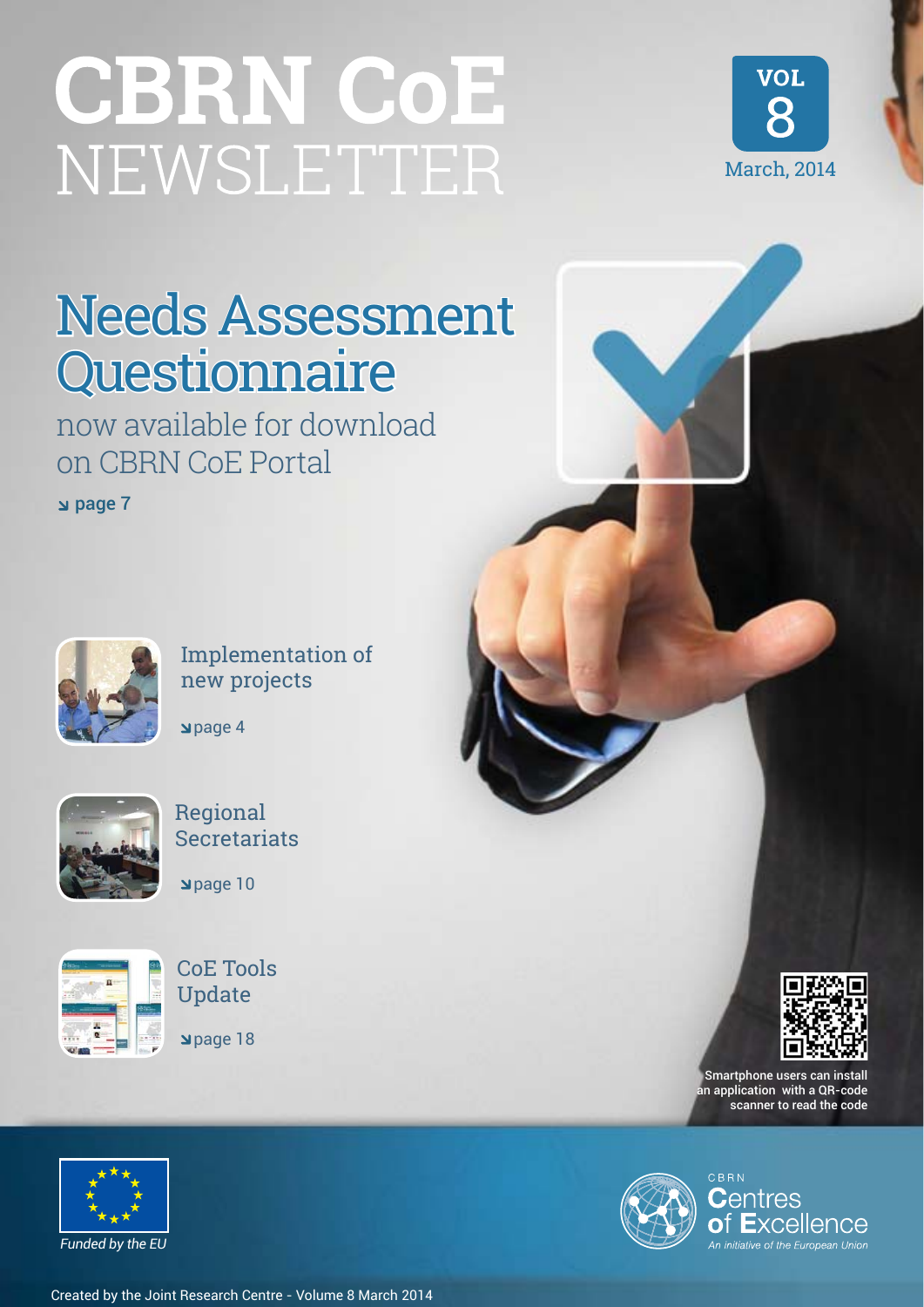

The third round-table meeting of the African Atlantic Façade, held on March 19th-20th 2013 in Rabat Morocco, was the opportunity for the already nominated national focal points and experts from Gabon, Mauritania, Morocco and Senegal, along with representatives from Benin, Cote d'Ivoire, Equatorial Guinea, Guinea, Liberia and Togo to discuss their needs together with the National Focal Point and an expert from Tunisia.

On the first day, Equatorial Guinea showed its interest in chemical waste management issues as the country is a large producer of chemical waste. This topic, together with biological waste management was also of particular interest for Togo. The needs and capabilities of each country in this area were further debated the next day between national experts.

 Following the discussions, several AAF partner countries communicated the will to participate in a common project. Further Feedback regarding EU experts' presentations gave the necessary material to the formulation of the proposal for project 35. This 42-month project includes a regulatory and technical inventory phase followed by a training phase in order to enhance (or initiate) best practices in hazardous chemical and biological waste management. Aspects related to sampling, detection, measurement, protection, decontamination, mitigation, transport, containment, site remediation and disposal should be tailored to each country, while keeping as much a regionally consistent approach as possible. This will include the elaboration of comprehensive standard procedures and technology solutions for Chemical and Biological. Furthermore, the NFPs who confirmed their interest where involved in the preparation of the project's terms of reference and the AAF Head of Secretariat took part in the evaluation of implementers' offers. The implementation of project 35 has been awarded to a consortium led by the Fundación Internacional y para Iberoamérica de Administración y Políticas Públicas (FIIAPP), Spain.

This is the first CoE project, for which a Head of Secretariat is a member of the Project Managing board. Partner Countries will not only be involved in the decision-making process and the selection of the priorities to be pursued, but they will also instil into the project the preferences that will enable them to achieve their objectives and define, if needed, a tailored methodology. Local stakeholders will be involved in identifying the strengths and weaknesses of the area, and guarantee improved communication between Consortium and Partner Countries. Their participation in the project should encompass the whole implementation process and all work packages to ensure that activities are tailored to the country's needs. These steps are essential in order to achieve sustainability of the actions pursued under this project.

# Public Health impact mitigation projects

A series of public health related projects are being implemented since January 2014 in the Middle East, North Africa and South East Europe, Southern Caucasus, Moldova and Ukraine Regions:

### PROJECT 36



Further development and consolidation of the Mediterranean Programme for Intervention Epidemiology Training (MediPIET)

This is a follow-up to a project aiming at enhancing health security in the Mediterranean region by supporting capacity building for the prevention and control of natural or man-made threats to health posed by communicable diseases through the establishment of a long-term Mediterranean Programme for Intervention Epidemiology Training (MediPIET). This new project will help to consolidate a competent public health workforce in field epidemiology capable of facing national and cross-border emergencies posed by communicable diseases. Its activities will be implemented over 48 months by the Fundación Internacional y para Iberoamérica de Administración y Políticas Públicas (FI-IAPP), Spain, and they include the following: 1. Training of national trainers in field epidemiology and promoting the creation of a regional network of trainers; 2. Training field epidemiologists for prevention and control of communicable diseases. 3. Establishing a network of MediPIET training centres for long-term, or shorter modules, training.

#### PROJECT 37



#### MEDILABSECURE - Establishment of networks of human and animal virology laboratories and of medical entomology

This project is based on the Epi-South-Plus project which aimed at creating a framework of collaboration on epidemiological issues in order to improve

As part of the communication and knowledge sharing elements, the consortium has developed a website: http://www.cbrncoe35.eu/